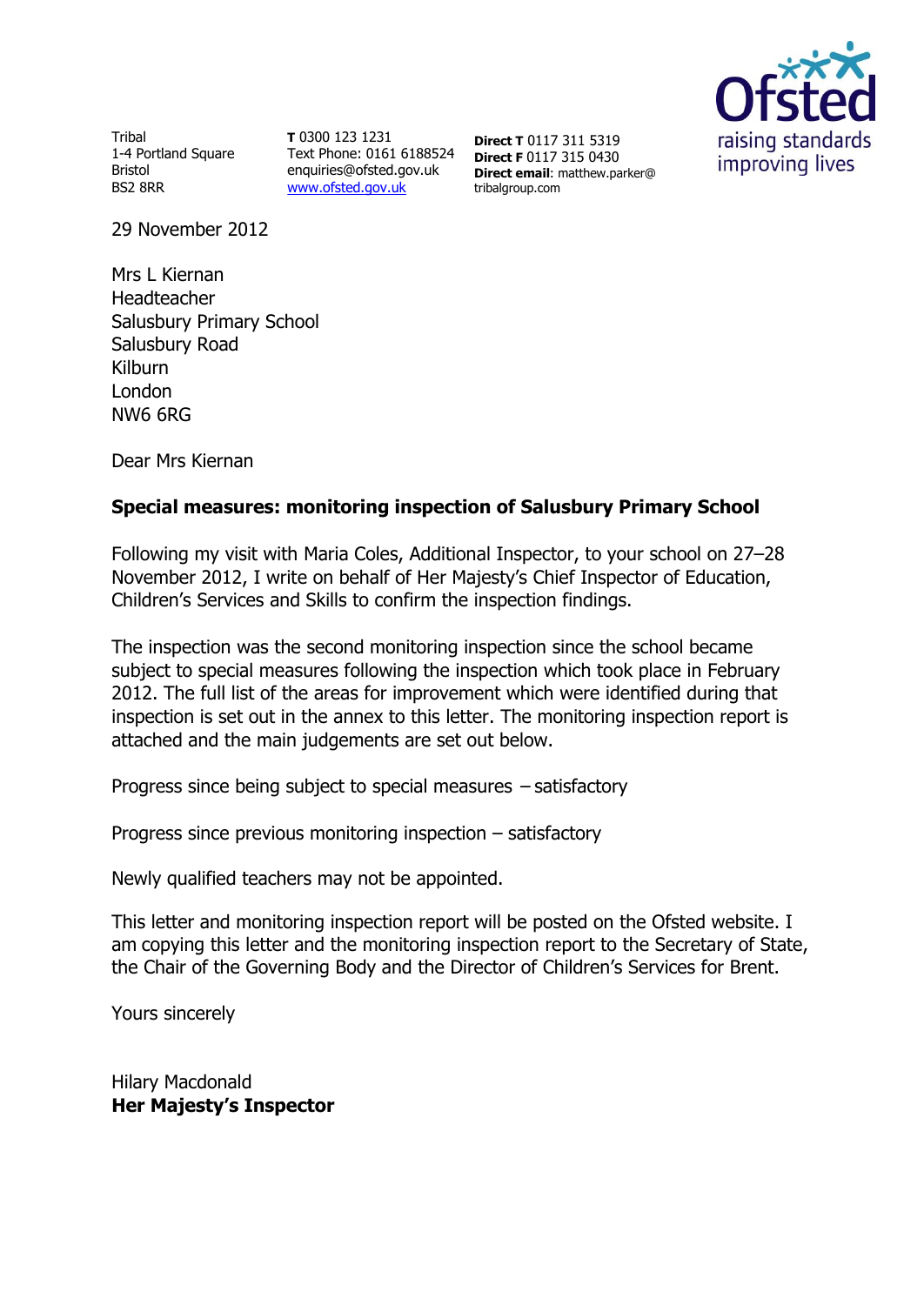

# **Annex**

# **The areas for improvement identified during the inspection which took place in February 2012**

- Raise attainment and accelerate pupils' progress in English and mathematics by ensuring that teachers:
	- $-$  raise their expectations and pitch their teaching so that it provides greater challenge in lessons
	- $-$  adopt best practice in the teaching of reading
	- $-$  encourage pupils to take more of a lead in their own learning, by giving them more opportunities to practise their communication skills, to initiate more ideas themselves and learn more independently.
- $\blacksquare$  Improve teaching, so that none is inadequate by the end of the current academic year and that most is at least good, focusing particularly on:
	- the effectiveness of lesson planning in meeting the differing needs and interests of pupils so that gaps in the achievement of different groups are narrowed
	- $-$  planning activities which raise pupils' aspirations
	- $-$  providing more detailed guidance in marking so that pupils know what they have to do to improve, and ensuring that pupils respond.
- $\blacksquare$  Revise action plans to ensure that they identify the specific key issues for improvement, and implement strategies as a matter of urgency, ensuring that:
	- plans contain sharply focused actions and milestones for measuring  $\equiv$  . progress which are monitored and evaluated
	- continual professional training for all staff is provided, so that teachers' expectations are raised
	- challenging and attainable goals for pupils' achievement are set.

# **Special measures: monitoring of Salusbury Primary School**

# **Report from the second monitoring inspection on 26–27 November 2012**

# **Evidence**

Inspectors observed 21 lessons, of which 17 were conducted jointly with senior members of staff. Inspectors met with the headteacher, the two deputy headteachers, assistant headteacher and staff responsible for leading mathematics, reading and writing. Meetings were also held with the Chair of the Governing Body, a representative of the local authority and the Executive Head of Park Federation. Inspectors scrutinised school documentation including the school success plan,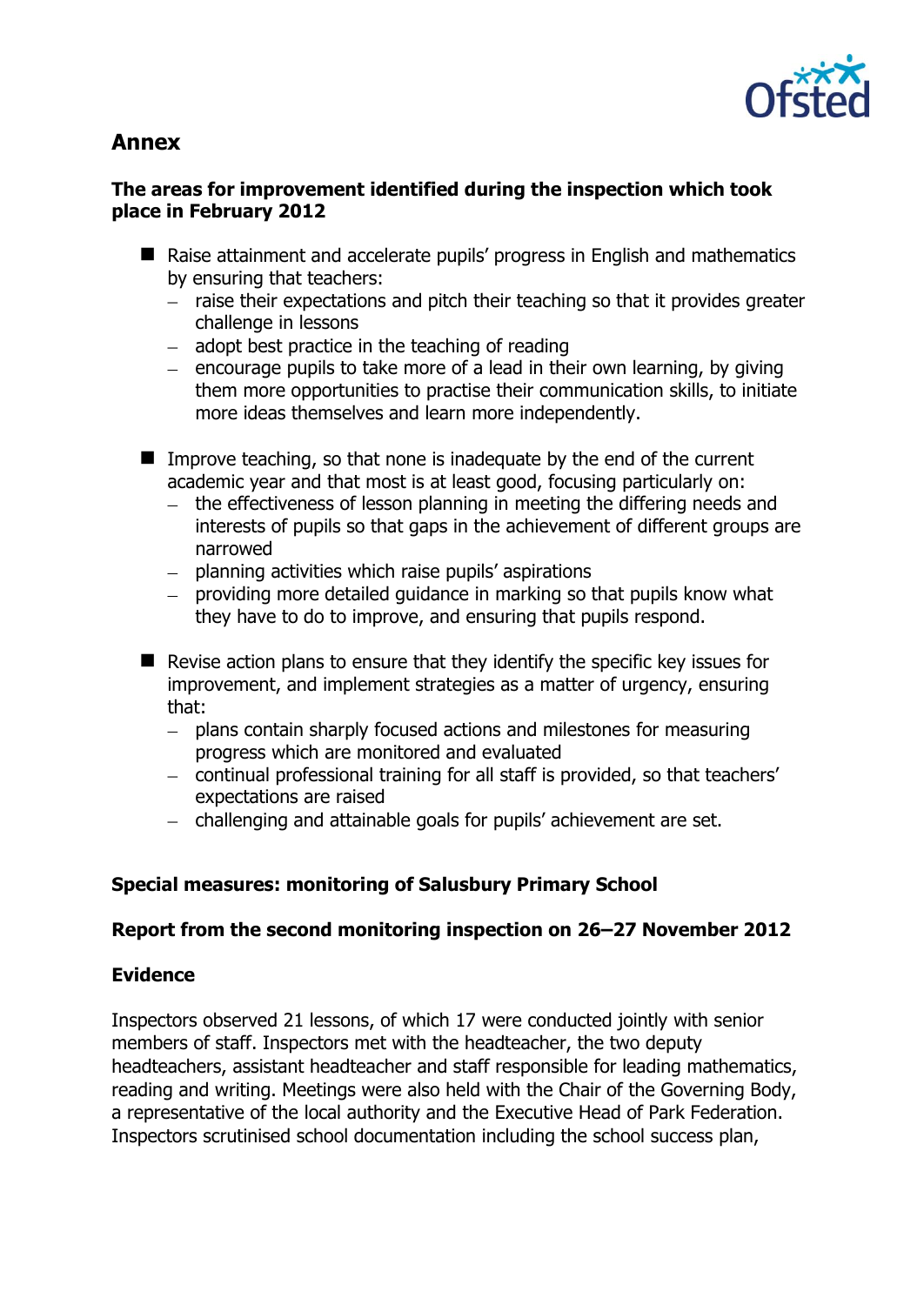

newly implemented policies, minutes of meetings and evidence regarding staff training.

### **Context**

Since the last visit, over 20 members of staff, including teachers and support staff, have left the school. Attempts to recruit a permanent headteacher were unsuccessful and the consultant headteacher will remain in post until the end of this academic year. An assistant headteacher, with responsibility for assessment and data management, has recently been appointed. One member of senior staff is on longterm sick leave. Five classes are being taught by teachers who are not currently permanent employees of the school. Plans are in place for the school to become an academy from September 2013.

### **Achievement of pupils at the school**

The latest Key Stage 2 national test results show a substantial improvement on those of the previous year. High expectations, challenging activities and targeted support to ensure pupils made up for previous lost ground during Year 6 were successful. Although progress through the school is erratic, overall, attainment and rates of progress for the oldest pupils in school have improved and are at the nationally expected levels. The proportion reaching the higher Level 5 increased, but this was not the case for mathematics. Pupils in Key Stage 2 now make steady progress towards more-challenging targets. Disabled pupils and those with special educational needs make consistently good progress throughout the school as a result of highly specific, well-planned support. Rates of progress through Key Stage 1 remain uneven, as evidenced through past results which declined this year, observations of teaching and scrutiny of pupils' workbooks. It is accepted that school information on pupils' progress has been insufficiently accurate over time and, while this inadequacy has now been addressed, it remains impossible to use historic assessment information, particularly from Key Stage 1, as a tool to accurately measure pupils' progress over time.

Progress in reading is supported by carefully planned guided reading sessions with activities designed to nurture enjoyment of literature as well as extending pupils' reading skills and experiences. However, some weak teaching of letters and sounds (known as phonics) reduces the impact of this good work and pupils currently in Year 2 have reading standards well below those expected. Pupils in Year 6 have reading skills at the appropriate levels for their age.

In all year groups, pupils now have many and varied opportunities to discuss their thinking and learning. In this way, pupils are improving their communication skills and are supporting their own and others' learning. Independence skills are promoted through improved use of the environment to support their learning. For example,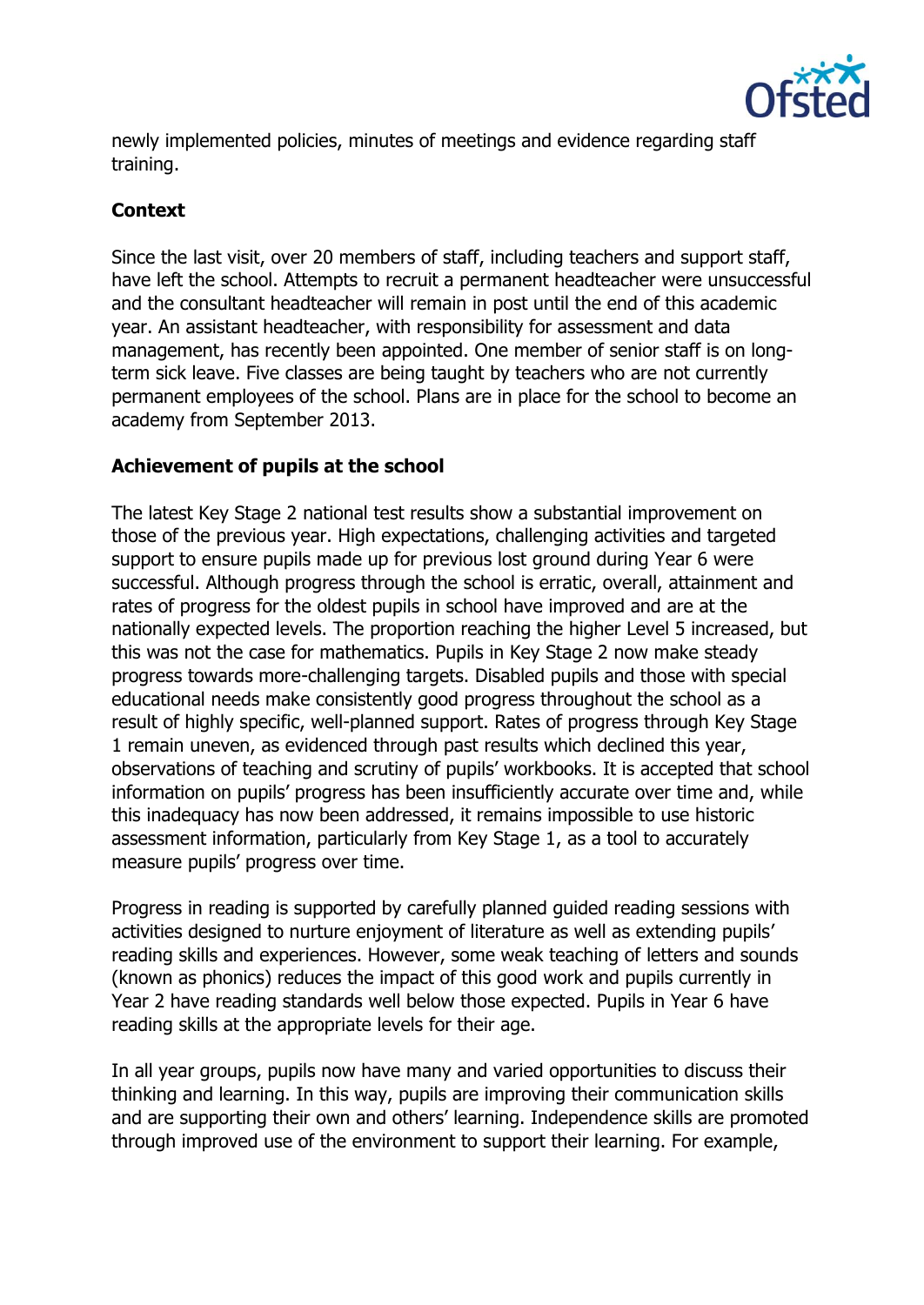

displays in classrooms offer helpful guidance and advice relating directly to what is being learned in English and mathematics.

Progress since the last monitoring inspection on the areas for improvement:

 raise attainment and accelerate pupils' progress in English and mathematics – satisfactory

## **The quality of teaching**

The drive to improve the quality of teaching has gained momentum. There has been significant improvement to the quality of teaching overall and more lessons contain good elements. There is consistency in the use of questioning to include and engage all pupils, as well as increased opportunities for pupils to work together to solve a range of problems and to review their own learning. Opportunities for pupils to take part in interesting, active and exciting tasks that raise their aspirations and understanding of what they can achieve in different subjects, including art, music and physical education, are more frequent.

Gaps in the attainment of different pupil groups have been accurately identified and a range of remedial actions implemented. Effective support for parents and carers of identified pupils has resulted in greater use of the school's website learning facilities by these groups. The attainment gap between pupils known to be eligible for free school meals and their peers, as well as between Somali pupils and their peers, have closed significantly by the end of Key Stage 2. Gaps in pupils' attainment between different groups remain very wide in Key Stage 1.

Where teaching is better, the positive impact of training and coaching provided by the interim deputy headteacher and the local authority is evident. In these lessons, teachers use a range of techniques effectively to gauge pupils' understanding and to adjust activities accordingly. Questioning not only includes all pupils but is used to challenge and extend their thinking and to correct misconceptions. The best lessons move at a brisk pace as teachers convey high expectations and a sense of urgency about learning.

However, improvements are not uniform and some lesson planning and teaching remains ineffective. In such lessons, planned activities are either too dull or are inappropriately matched to pupils' learning needs so that some pupils find the task far too easy or far too hard. As a result, they make little or no progress.

Marking has improved with the introduction and implementation of a new policy. Pupils' workbooks are marked regularly, but frequently comments and guidance to pupils are not focused clearly enough on what the pupil has learned and on the next steps to improve their work further. In some cases, pupils are responding better to teachers' advice by practising a skill or by improving a piece of work. This level of response from pupils is not commonplace.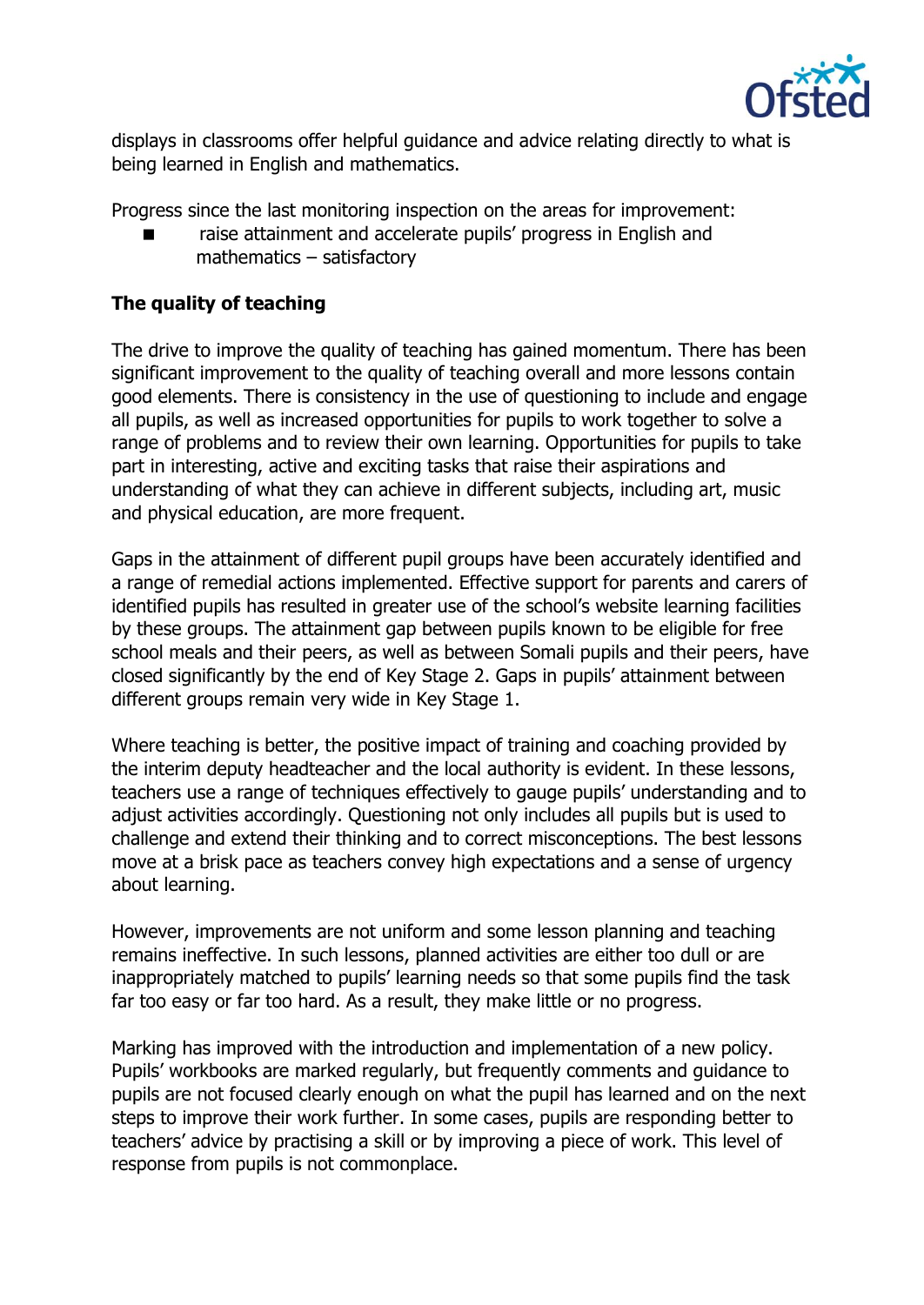

Progress since the last monitoring inspection on the areas for improvement:

 improve teaching, so that none is inadequate by the end of the current academic year and that most is at least good – satisfactory

#### **Behaviour and safety of pupils**

Behaviour in lessons continues to be good. Pupils work with focus in pairs and groups, and this promotes their learning well. Effective strategies are consistently applied to support those pupils who struggle to manage their own behaviour and, as a result, learning is not disrupted. Pupils speak confidently and articulately about their school experiences and report feeling safe, well cared for and happy in school. Systems to respond to individual needs and concerns are robust and effective. As a result, the school is a calm and harmonious community.

Ideas and initiatives to promote, improve and celebrate attendance have been conspicuously successful. Pupils, parents and carers are reminded frequently about the importance of regular attendance, and this is reflected in current attendance, which has increased steadily to above-average levels.

#### **The quality of leadership in and management of the school**

The determination of senior leaders to improve the quality of teaching and to add rigour to the monitoring of pupils' progress has been central to all improvements made. The consultant headteacher and temporary deputy headteacher carry out regular lesson observations and accurately identify strengths and weaknesses in teaching. The substantive deputy headteacher and the recently appointed assistant headteacher are beginning to take increasingly important roles in driving improvement. They have more opportunities to carry out joint lesson observations to refine their skills in judging the quality of teaching and learning. Systems for setting challenging goals for pupils' achievement and monitoring their progress through regular meetings with class teachers are progressively more robust. Teachers have a greater understanding of their own accountability for pupils' progress. Direct links between pupils' progress and pay progression are in place. The new arrangements for leadership of reading and writing, combined with professional development for key subject leaders, are extending responsibility for school improvement, and middle management is beginning to strengthen

With the support of the local authority link adviser, improvement plans have been revised. Plans are now very clearly set out, focusing on the most important areas for improvement. Intended outcomes are specific, and progress towards them is checked upon and evaluated at regular intervals. Teaching staff know the priorities they are working towards individually and as a school. They express confidence in the training received to enable them to reach these goals, and a collective sense of optimism and ambition prevails. Despite these very positive improvements, there